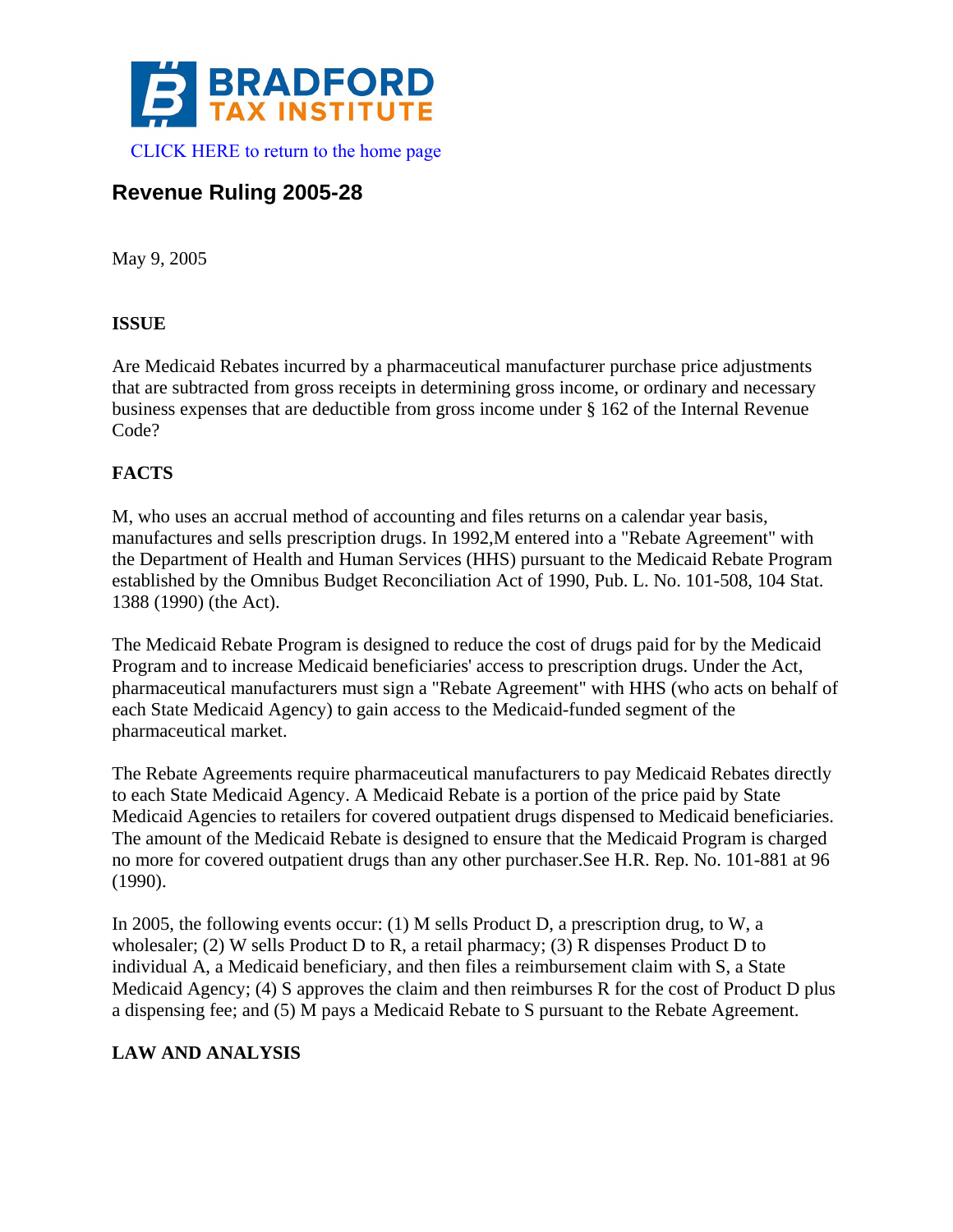Section 61(a) provides that, except as otherwise provided, gross income means all income from whatever source derived. Section 1.61-3(a) of the Income Tax Regulations provides that in a manufacturing, merchandising, or mining business, "gross income" means the total sales, less the cost of goods sold, plus any income from investments and from incidental or outside operations or sources.

Section 162 allows as a deduction all the ordinary and necessary expenses paid or incurred during the taxable year in carrying on any trade or business. Section 1.162-1(a) provides, in part, that business expenses deductible from gross income include the ordinary and necessary expenditures directly connected with or pertaining to the taxpayer's trade or business.

In Pittsburgh Milk Co. v. Commissioner, 26 T.C. 707 (1956),nonacq. 1959-2 C.B. 8-9,nonacq. withdrawn and acq. 1962-2 C.B. 5-6,acq. withdrawn and nonacq. 1976-2 C.B. 3-4, and nonacq. withdrawn in part and acq. in part 1982-2 C.B. 2, the Tax Court addressed whether allowances, discounts, or rebates paid by a milk producer to certain purchasers of its milk, in willful violation of state law, are adjustments to the purchase price of the milk resulting in a reduced sales price, or ordinary and necessary business expenses under § 162 (in which case no deduction would be allowed under the rules of § 162(c)). The court reasoned that for income derived from the sale of property, in determining gain, the amount realized must be based on the actual price or consideration for which the property was sold and not on some greater price for which it possibly should have been, but was not, sold. The court focused on the facts and circumstances of the transaction, what the parties intended, and the purpose or consideration for which the allowance was made. The court found that the allowances were part of the sales transaction and concluded that gross income must be computed with respect to the agreed net prices for which the milk was actually sold. Thus, under Pittsburgh Milk, where a payment is made from a seller to a purchaser, and the purpose and intent of the parties is to reach an agreed upon net selling price, the payment is properly viewed as an adjustment to the purchase price that reduces gross sales.

In contrast, in United Draperies, Inc. v. Commissioner, 41 T.C. 457 (1964),aff'd, 340 F.2d 936 (7th Cir.),cert. denied, 382 U.S. 813 (1965), the Tax Court held that a drapery manufacturer could not exclude from income kickbacks paid to employees of the companies that purchased the taxpayer's draperies. The court noted that the kickbacks were made to employees of its customers and were "independent of its agreement with its purchasers fixing the selling price of the products sold," and that "these amounts were paid for a consideration separate from the selling price of its products, namely these employees sending the business of their employers to petitioner. . . ."United Draperies at 465.

Rev. Rul. 76-96, 1976-1 C.B. 23, addresses the tax treatment of rebates paid by an automobile manufacturer to retail customers. The manufacturer offered rebates of a set amount to retail customers who independently negotiated at arm's length with one of the manufacturer's dealers to arrive at a purchase price for a new car. The ruling holds that the rebates reduce the purchase price of the cars and are not includible in the retail customer's gross income. The ruling further holds that the manufacturer may deduct the rebates as ordinary and necessary business expenses under § 162.

The Medicaid Rebate is paid by M to S pursuant to the terms of the rebate agreement. Under the purpose and intent test of Pittsburgh Milk, the Medicaid Rebate is made with the purpose and intent of reaching an agreed upon net selling price, and is negotiated and agreed to before the sale to W takes place.